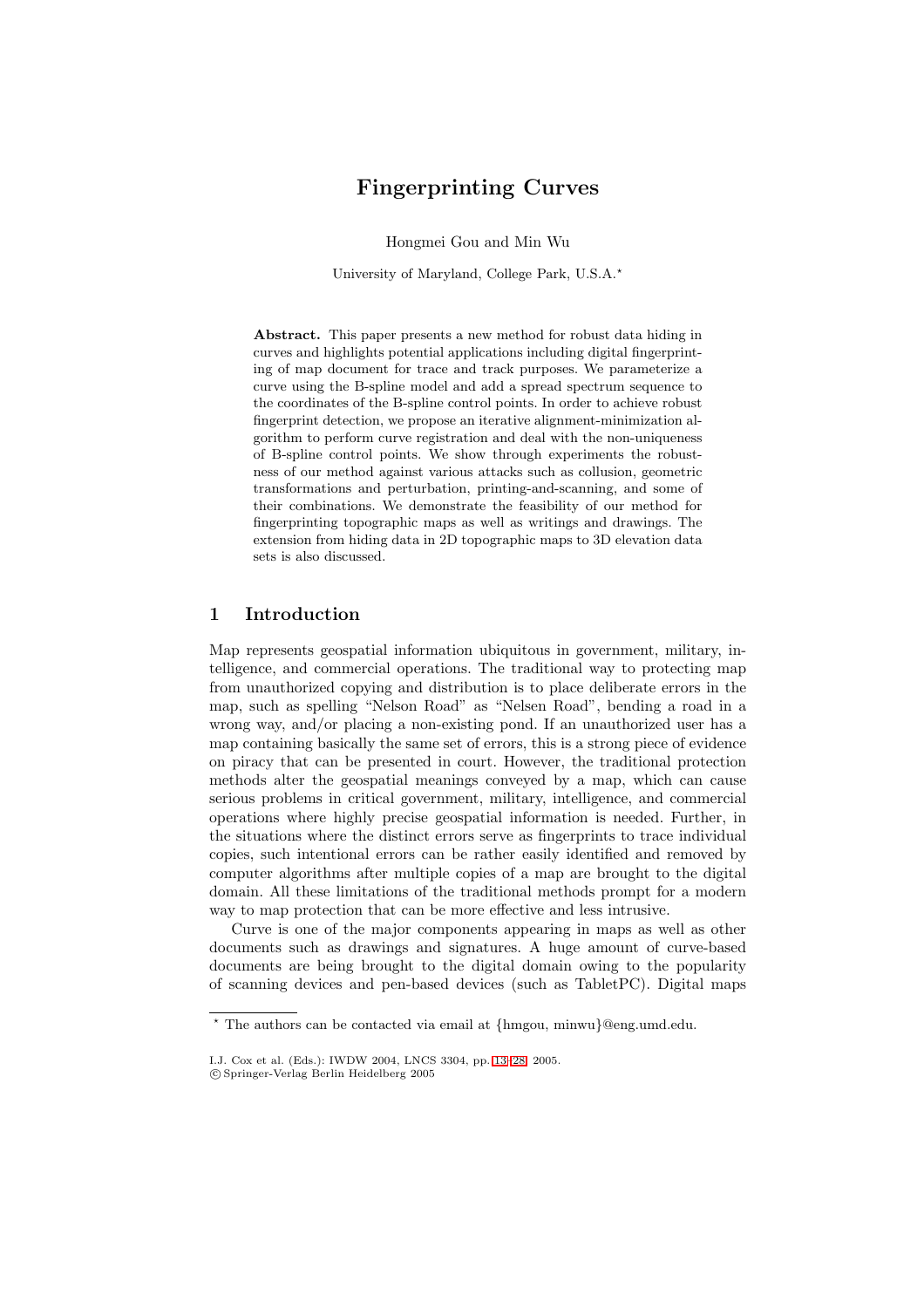and drawings are also generated directly by various computer programs such as map-making software and CAD systems. Having the capability of hiding digital watermarks or other secondary data in curves can facilitate digital rights management of important documents in government, military, intelligence, and commercial operations. For example, trace-and-track capabilities can be provided through invisibly embedding a unique ID, referred to as a digital fingerprint, to each copy of a document before distributing to users [\[1\]](#page-14-0). In this paper, we present a new, robust data hiding technique for curves and investigate its feasibility for fingerprinting maps.

As a forensic mechanism to deter information leak and to trace traitors, digital fingerprint must be difficult to remove. For maps and other visual documents, the fingerprint has to be embedded in a robust way against common processing and malicious attacks. Some examples include collusion, where several users combine information from different copies to generate a new copy in which the original fingerprints are removed or attenuated [\[1\]](#page-14-0); various geometric transformations such as rotation, scaling, and translation  $(RST)$ ; and  $D/A-A/D$ conversions such as printing-and-scanning. On the other hand, the fingerprint must be embedded in a visually non-intrusive way without changing the geographical and/or visual meanings conveyed by the document. Such changes may have serious consequences in critical military and commercial operations, for example, when inaccurate data are given to troops or fed into navigation systems.

There is a very limited amount of existing work on watermarking maps [\[2\]](#page-14-0), and few exploits curve features or addresses fingerprinting issues. A text-based geometric normalization method was proposed in [\[3\]](#page-14-0), whereby text labels are used to normalize the orientation and scale of the map image and conventional robust watermarking algorithms for grayscale images are then applied. As maps can be represented as a set of vectors, two related works on watermarking vector graphics perturb vertices through Fourier descriptors of polygonal lines [\[4\]](#page-14-0) or spectral analysis of mesh models [\[5\]](#page-14-0) to embed copyright marks. The embedding in [\[4\]](#page-14-0) introduces visible distortions, as shown in their experimental results. The watermarking approach in [\[5\]](#page-14-0) has high complexity resulting from the mesh spectral analysis. Besides, it cannot be easily applied to maps beyond urban areas, where curves serve as an essential component in mapping a vast amount of land and underwater terrains. Since curve-based documents can also be represented as binary bitmap images (known as the raster representation), we expand the literature survey to data embedding works for general binary images. The data hiding algorithm in [\[6\]](#page-14-0) enforces the ratio of black versus white pixels in a block to be larger or smaller than 1, and the "flippable" pixels are defined and used to enforce specific block-based relationship to embed data in [\[7\]](#page-14-0)[\[8\]](#page-15-0). The fragility of the embedding and the reliance on precise sampling of pixels for correct decoding pose challenges in surviving geometric transformations, printing-and-scanning, and malicious removal in fingerprinting applications.

There are several watermarking algorithms for graphic data employing parametric features, such as representing 3D surfaces by the non-uniform rational B-spline (NURBS) model and changing the NURBS knots or control points to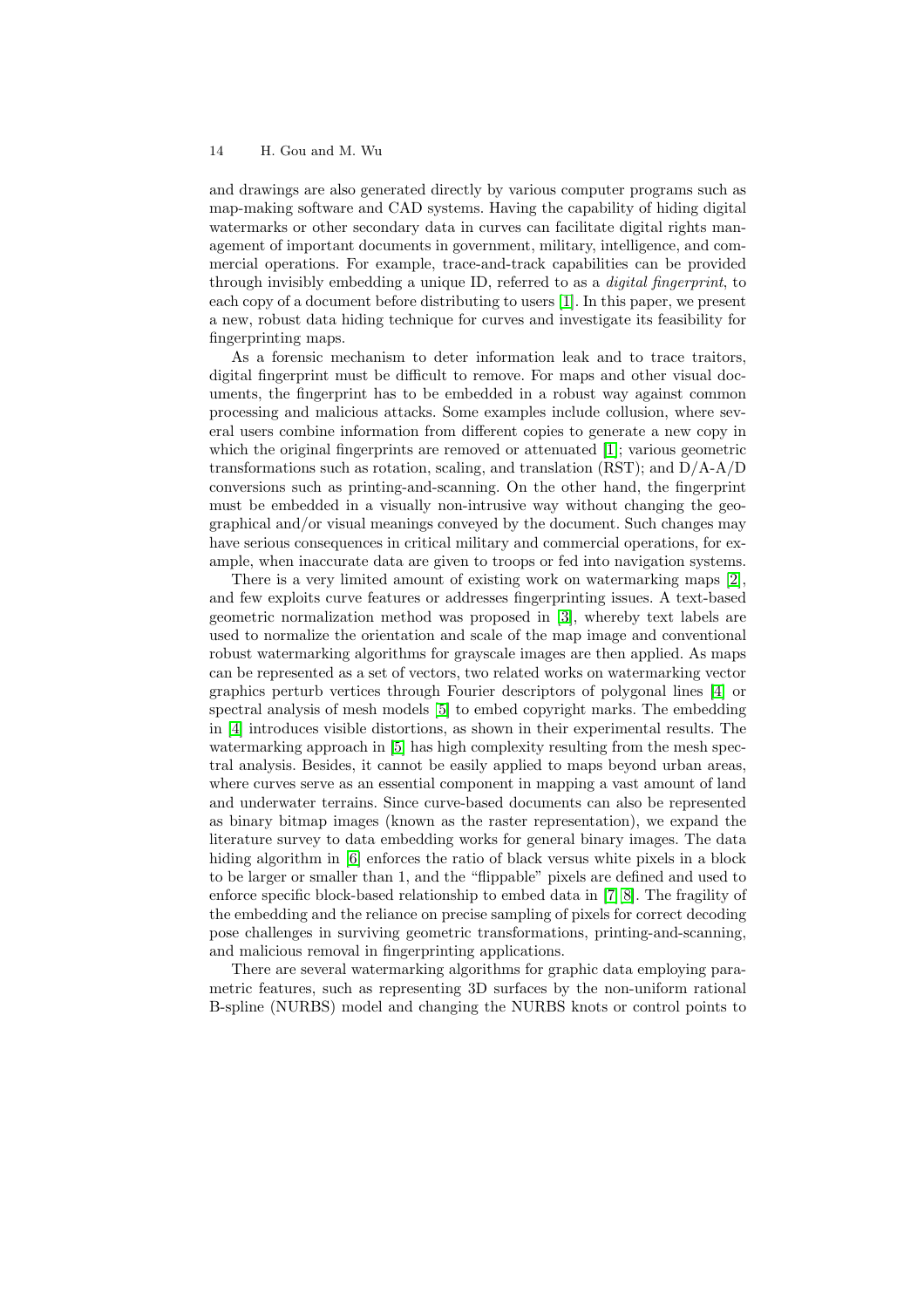embed data [\[9\]\[10\]](#page-15-0). While these works provide enlightening analogy for watermarking the 2D counterpart (i.e. curves) in the B-spline feature domain, most of the existing explorations and results are for fragile embedding in 3D surfaces and have limited robustness. There has been few discussion on robust watermarking of curves, and to our knowledge, no existing work has demonstrated the robustness against curve format conversion and  $D/A-A/D$  conversion.

In this paper, we propose a robust curve watermarking method and apply it to fingerprinting maps without interfering with the geospatial meanings conveyed by the map. We select B-spline control points of curves as the feature domain and add mutually orthogonal, noise-like sequences as digital fingerprints to the coordinates of the control points. A proper set of B-spline control points forms a compact collection of salient features representing the shape of the curve, which is analogous to the perceptually significant spectral components in the continuous-tone images [\[11\]](#page-15-0). The shape of curves is also invariant to such challenging attacks as printing-and-scanning and the vector/raster-raster/vector conversion. The additive spread spectrum embedding and the corresponding correlation based detection generally provide a good tradeoff between imperceptibility and robustness [\[11\]](#page-15-0). To determine which fingerprint sequence(s) are present in a test curve, registration with the original unmarked curve is an indispensable preprocessing step. B-splines have invariance to affine transformation in that the affine transformation of a curve is equivalent to the affine transformation of its control points. This affine invariance property of B-splines can facilitate automatic curve registration. Meanwhile, as a curve can be approximated by different sets of B-spline control points, we propose an iterative alignment-minimization (IAM) algorithm to simultaneously align the curves and identify the corresponding control points. Through the B-spline based data hiding plus the IAM algorithm for robust fingerprint detection, our curve watermarking technique can sustain a number of challenging attacks such as collusion, geometric transformations, vector/raster-raster/vector conversions, and printing-and-scanning, and is therefore capable of building collusion-resistant fingerprinting for maps and other curve-based documents.

The paper is organized as follows. Section 2 discusses the feature domain in which data hiding is performed and presents the basic embedding and detection algorithms with experimental results on marking simple curves. Section [3](#page-6-0) details the proposed iterative alignment-minimization algorithm for the fingerprint detection and analyzes its robustness. Experimental results on fingerprinting topographic maps are presented in Section [4](#page-11-0) to demonstrate the robustness of our method against a number of processing and attacks. Section [5](#page-12-0) extends our curve watermarking method to protecting 3D geospatial data set. Finally conclusions are drawn in Section [6.](#page-14-0)

# **2 Basic Embedding and Detection**

We first present the basic embedding and detection scheme on curves. We employ the coordinates of B-spline control points as the embedding feature domain,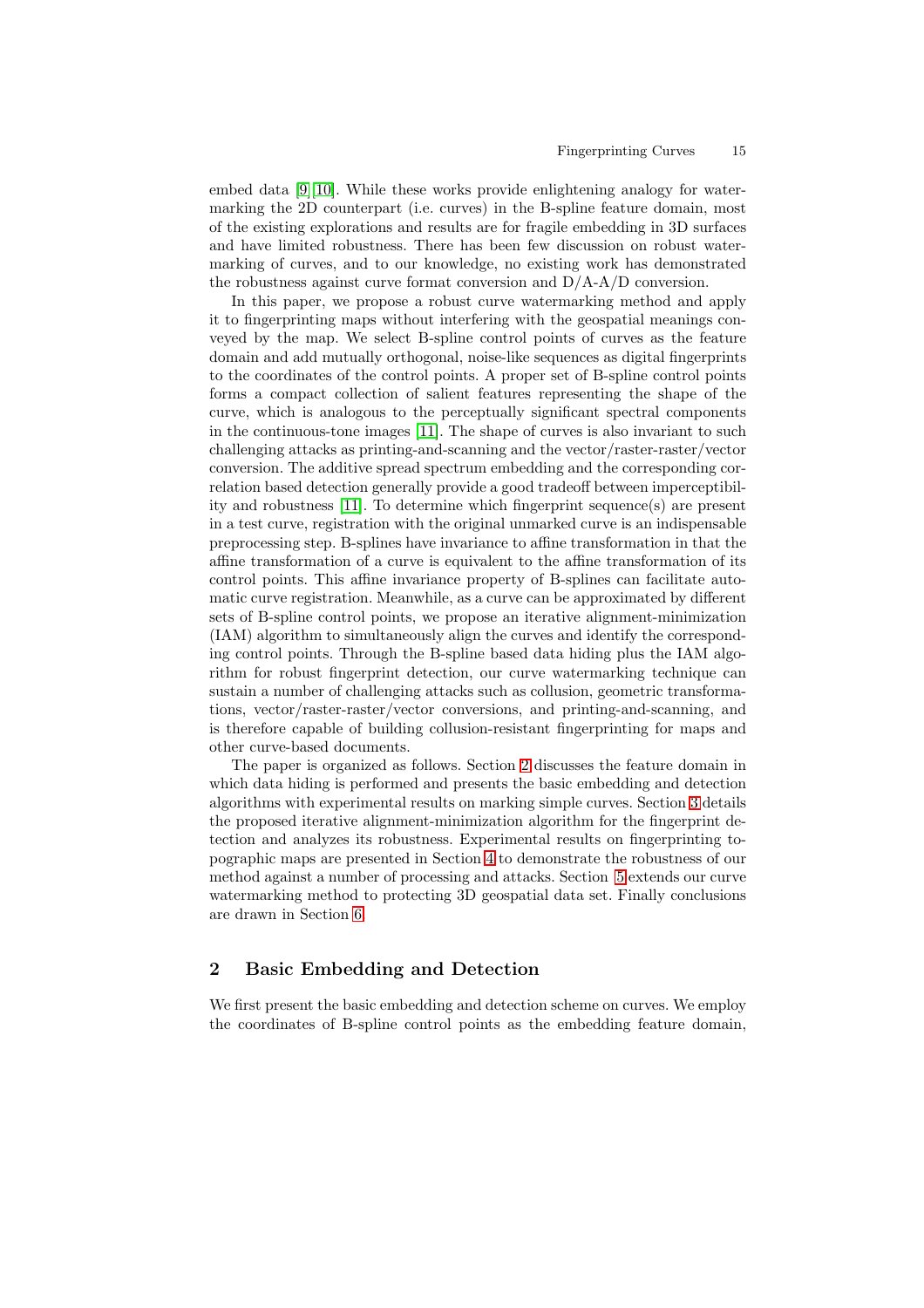<span id="page-3-0"></span>and adopt spread spectrum embedding [\[11\]](#page-15-0) and correlation-based detection for watermarking curves.

#### **2.1 Feature Extraction**

A number of approaches have been proposed for curve modelling, including using the chain codes, the Fourier descriptors, the autoregressive models, and the B-splines [\[12\]](#page-15-0). Among them, the B-splines are particularly attractive and have been extensively used in computer-aided design and computer graphics. This is mainly because the B-spline model provides a bounded and continuous approximation of a curve with excellent local shape control and is invariant to affine transformations [\[13\]](#page-15-0). These advantages also lead to our choosing B-splines as the feature domain for data embedding in curves.

B-splines are piecewise polynomial functions that provide local approximations of curves using a small number of parameters known as the control points [\[12\]](#page-15-0). Let  $\{p(t)\}\$  denote a curve, where  $p(t)=(p_x(t), p_y(t))$  and t is a continuous time variable. Its B-spline approximation  $\{p^{[B]}(t)\}\$ can be written as

$$
\mathbf{p}^{[B]}(t) = \sum_{i=0}^{n} \mathbf{c}_i B_{i,k}(t),
$$
\n(1)

where  $\mathbf{c}_i = (c_{x_i}, c_{y_i})$  is the i<sup>th</sup> control point  $(i = 0, 1, ..., n)$ , t ranges from 0 to  $n-1$ , and  $B_{i,k}(t)$ , the weight of the  $i^{th}$  control point for the point  $\mathbf{p}^{[B]}(t)$ , is a corresponding  $k^{th}$  order B-spline blending function recursively defined as

$$
B_{i,1}(t) = \begin{cases} 1 & t_i \le t < t_{i+1} \\ 0 & \text{otherwise,} \end{cases}
$$
\n
$$
B_{i,k}(t) = \frac{(t - t_i)B_{i,k-1}(t)}{t_{i+k-1} - t_i} + \frac{(t_{i+k} - t)B_{i+1,k-1}(t)}{t_{i+k} - t_{i+1}} \qquad k = 2, 3, \dots \quad (2)
$$

where  $\{t_i\}$  are parameters known as *knots* and represent locations where the B-spline functions are tied together [\[12\]](#page-15-0). The placement of knots controls the form of B-spline functions and in turn the control points.

As a compact representation, the number of B-spline control points necessary to represent the curve at a desired precision can be much smaller than the number of sample points from the curve typically obtained through uniform sampling. Thus, given a set of samples on the curve, finding a smaller set of control points for its B-spline approximation that minimizes the approximation error to the original curve can be formulated as a least-squares problem. Coordinates of the  $m + 1$  samples on the curve can be represented as an  $(m+1) \times 2$  matrix of  $\mathbf{P}^{\leq}$   $(\mathbf{p}_x, \mathbf{p}_y)$ . The time variables of the B-spline blending functions corresponding to these  $m + 1$  samples are  $t = s_0, s_1, s_2, \ldots, s_m$ , where  $s_0 < s_1 < s_2 < \ldots < s_m$ . Further, let  $\mathbf{C}^{\leq}$  ( $\mathbf{c}_x, \mathbf{c}_y$ ) represent the coordinates of  $n + 1$  control points. Then we can write the least-squares problem with its solution as

$$
\mathbf{BC} \approx \mathbf{P} \quad \Longrightarrow \quad \mathbf{C} = \left(\mathbf{B}^{\mathbf{T}} \mathbf{B}\right)^{-1} \mathbf{B}^{\mathbf{T}} \mathbf{P} = \mathbf{B}^{\dagger} \mathbf{P},\tag{3}
$$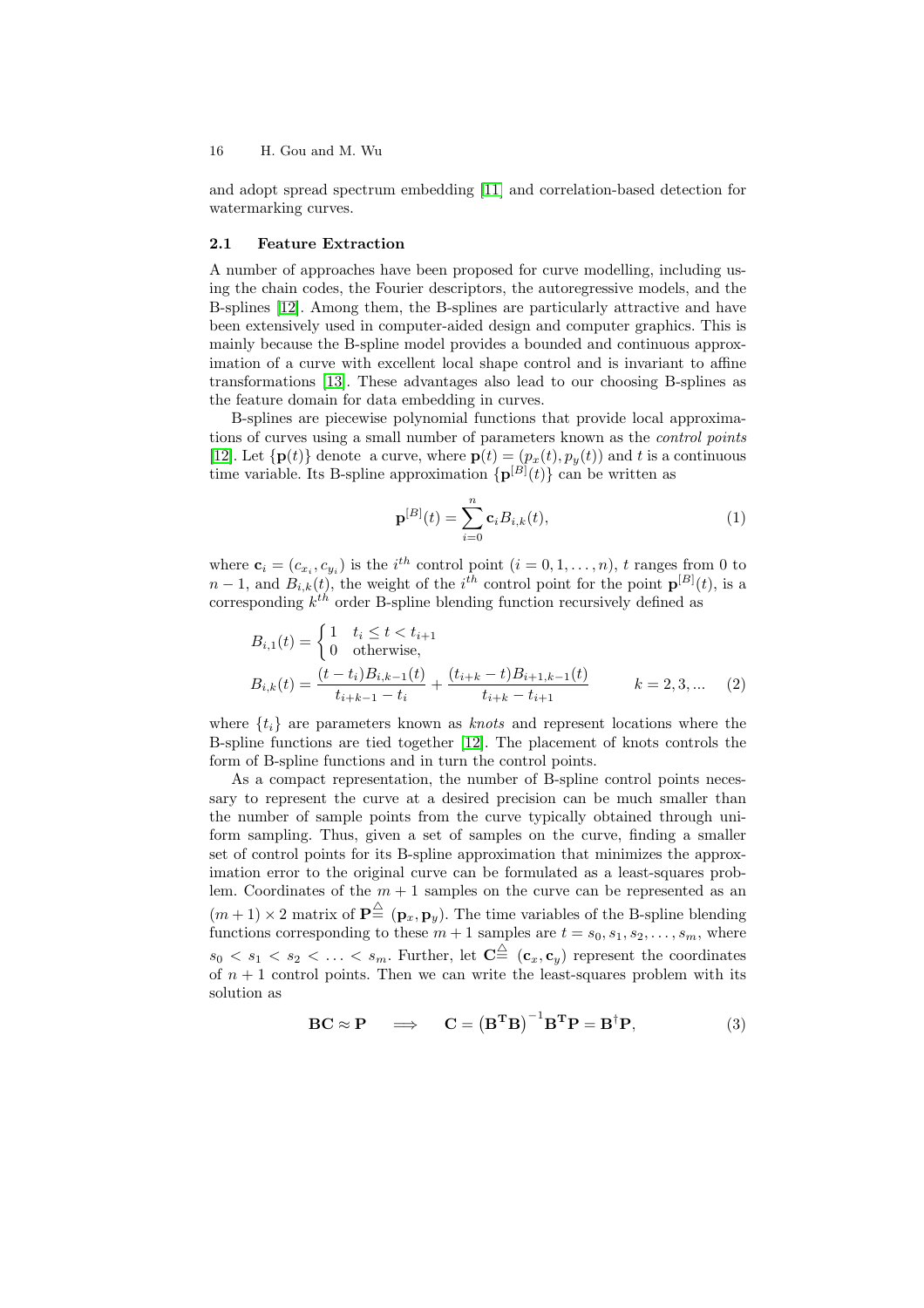<span id="page-4-0"></span>where  ${\bf \{B\}}_{ji}$  is the value of the  $k^{th}$ -order B-spline blending function  $B_{i,k}(t)$  in [\(2\)](#page-3-0) evaluated at  $t = s_i$  and  $\dagger$  denotes the pseudo inverse of a matrix. Due to the natural decoupling of the  $x$  and  $y$  coordinates in the B-spline representation, we can solve the problem separately along each of the two coordinates as

$$
\begin{cases}\n\mathbf{Bc}_x \approx \mathbf{p}_x \\
\mathbf{Bc}_y \approx \mathbf{p}_y\n\end{cases} \implies \begin{cases}\n\mathbf{c}_x = \mathbf{B}^\dagger \mathbf{p}_x \\
\mathbf{c}_y = \mathbf{B}^\dagger \mathbf{p}_y\n\end{cases}.
$$
\n(4)

#### **2.2 Data Embedding and Detection in Control Points**

The control points of a curve are analogous to the perceptually significant spectral components of a continuous-tone image [\[11\]](#page-15-0) in that they form a compact set of salient features for curve. In such a feature domain, we apply spread spectrum embedding and correlation based detection.

The spread spectrum embedding generally offers a good tradeoff between imperceptibility and robustness, especially when the original host signal is available to the detector as in most of the fingerprinting applications [\[1\]](#page-14-0). In the embedding, we use mutually orthogonal, noise-like sequences as digital fingerprints to represent different users/IDs for trace and track purposes. As each of the  $n+1$ control points has two coordinate values  $x$  and  $y$ , the overall length of the fingerprint sequence is  $2(n+1)$ . To apply spread spectrum embedding on a curve, we add a scaled version of the fingerprint sequence  $(\mathbf{w}_x, \mathbf{w}_y)$  to the coordinates of a set of control points obtained from the previous subsection. This results in a set of watermarked control points  $(c'_x, c'_y)$  with

$$
\begin{cases} \mathbf{c}'_x = \mathbf{c}_x + \alpha \mathbf{w}_x \\ \mathbf{c}'_y = \mathbf{c}_y + \alpha \mathbf{w}_y \end{cases},
$$
\n(5)

where  $\alpha$  is a scaling factor adjusting the fingerprint strength. A watermarked curve can then be constructed by the B-spline synthesis equation [\(1\)](#page-3-0) using these watermarked control points.

To determine which fingerprint sequence(s) are present in a test curve, we first need to perform registration using the original unmarked curve that is commonly available to a detector in fingerprinting applications. After registration, control points  $(\tilde{\mathbf{c}}_x, \tilde{\mathbf{c}}_y)$  are extracted from the test curve. The accurate registration and correct extraction of control points are crucial to the accurate detection of fingerprints, which will be detailed in Section [3.](#page-6-0) Assuming we have the set of sample points given by  $(\tilde{\mathbf{p}}_x, \tilde{\mathbf{p}}_y) = (\mathbf{B}(\mathbf{c}_x + \alpha \mathbf{w}_x), \mathbf{B}(\mathbf{c}_y + \alpha \mathbf{w}_y))$ , we can extract the test control points  $(\tilde{\mathbf{c}}_x, \tilde{\mathbf{c}}_y)$  from  $(\tilde{\mathbf{p}}_x, \tilde{\mathbf{p}}_y)$  using (4). After getting  $(\tilde{\mathbf{c}}_x, \tilde{\mathbf{c}}_y)$ , we compute the difference between the coordinates of the test and the original control points to arrive at an estimated fingerprint sequence

$$
\begin{cases} \tilde{\mathbf{w}}_x = \frac{\tilde{\mathbf{c}}_x - \mathbf{c}_x}{\alpha} \\ \tilde{\mathbf{w}}_y = \frac{\tilde{\mathbf{c}}_y - \mathbf{c}_y}{\alpha} \end{cases} . \tag{6}
$$

We then evaluate the similarity between this estimated fingerprint sequence and each fingerprint sequence in our database through a correlation-based statistic.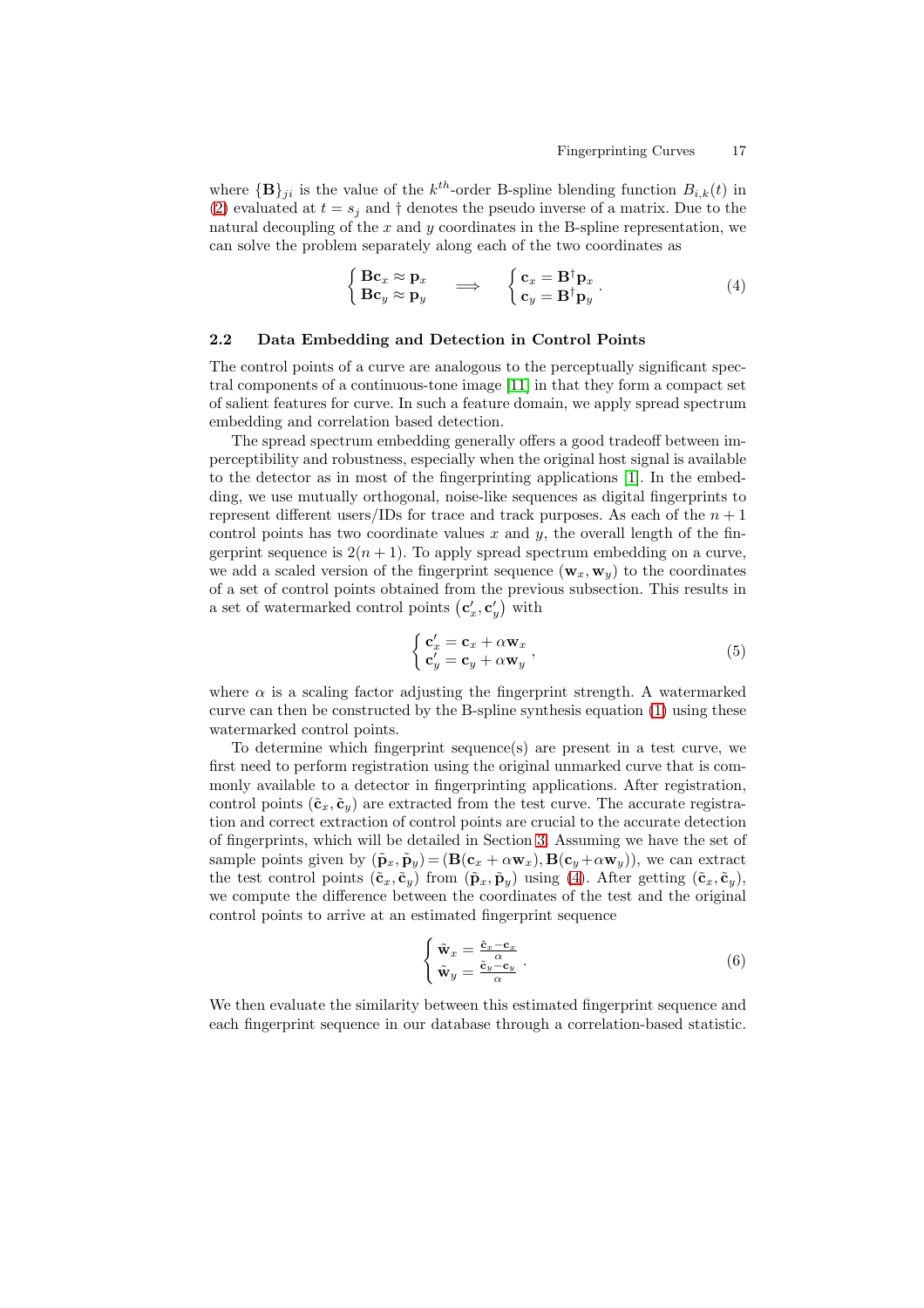In our work, we compute the correlation coefficient  $\rho$  and convert it to a Zstatistic by

$$
Z = \log\left(\frac{1+\rho}{1-\rho}\right) \frac{\sqrt{2(n+1)-3}}{2}.
$$
 (7)

The Z-statistic has been shown to follow an approximate unit-variance Gaussian distribution with a large positive mean under the presence of a fingerprint, and a zero mean under the absence [\[14\]\[15\]](#page-15-0). Thus, if the similarity is higher than a threshold (usually set between 3 to 6 for Z statistics), with high probability the corresponding fingerprint sequence in the database is present in the test curve, allowing us to trace the test curve to a specific user.

#### **2.3 Fidelity and Robustness Considerations**

Estimating the control points requires a set of properly chosen sample points from the curve. Uniform sampling can be used when there are no abrupt changes in a curve segment, while nonuniform sampling is desirable for curve segments that exhibit substantial variations in curvature.

The number of control points is an important parameter for tuning. Depending on the shape of the curve, using too few control points could cause the details of the curve be lost, while using too many control points may lead to over fitting and bring artifacts even before data embedding. The number of control points not only affects the distortion introduced by the embedding, but also determines the fingerprint's robustness against noise and attacks. The more the control points, the longer the fingerprint sequence, and in turn the more robust the fingerprint against noise and attacks. In our tests, the number of control points is about 5-8% of the total number of curve pixels and the specific numbers will be provided with the experimental results.

The scaling factor  $\alpha$  also affects the invisibility and robustness of the fingerprint. The larger the scaling factor, the more robust the fingerprint, but the larger the distortion resulted in. For cartographic applications, industrial standards provide guidelines on the maximum allowable changes [\[5\]](#page-14-0). Perturbation of 2 to 3 pixels is usually considered acceptable. We use random number sequences with unit variance as fingerprints and set  $\alpha$  to 0.5 in our tests.

#### 2.4 Experimental Results of Fingerprinting Simple Curves

We first present the fingerprinting results on a simple "Swan" curve in Figure [1\(](#page-6-0)a) to demonstrate our basic embedding and detection algorithms. The curve was hand-drawn on a TabletPC and stored as a binary image of size 392×329. We use the contour following algorithm in [\[16\]](#page-15-0) to traverse the curve and obtain its vector representation. Then uniform sampling of a total of 1484 curve points and the quadratic B-spline blending function (order  $k = 3$ ) are employed to estimate 100 control points. Then we mark these control points and construct a fingerprinted "Swan" curve as shown in Figure [1\(](#page-6-0)b). By comparing it with the original curve in Figure [1\(](#page-6-0)a), we can see that they are visually identical.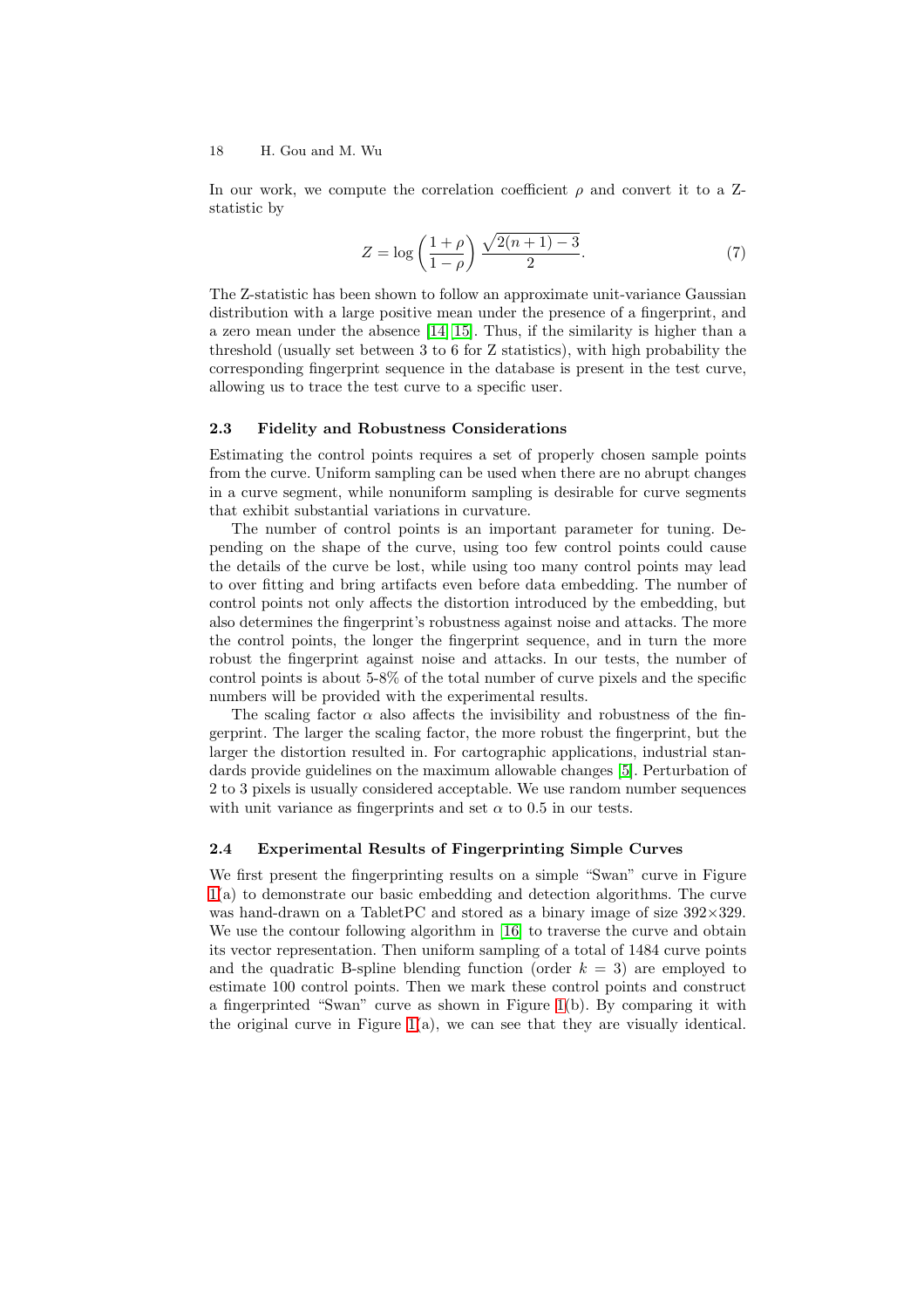<span id="page-6-0"></span>Based on the assumption and the detection method discussed in Section [2.2,](#page-4-0) we obtain the detection statistic of *12.75* when correlating the fingerprinted "Swan" curve with the true user's fingerprint sequence and very small statistic values when with innocent users, as shown in Figure  $1(c)$ . This suggests that the embedded fingerprint is identified with high confidence.



Fig. 1. Fingerprinting a hand-drawn "Swan" curve: (a) the original curve, (b) the fingerprinted curve, (c) Z statistics

# **3 Robust Fingerprint Detection**

The set of test sample points  $(\tilde{\mathbf{p}}_x, \tilde{\mathbf{p}}_y)$  assumed in Section [2.2](#page-4-0) is not always available to a detector, especially when a test curve undergoes geometric transformations (such as rotation, translation, and scaling), vector/raster conversion, and/or is scanned from a printed hard copy. There must be a pre-processing registration step preceding the basic fingerprint detection module to align the test curve with the original one. In order to improve the accuracy and efficiency of the registration, an automated registration is desirable over a manual registration. With the affine invariance property, B-splines have been utilized in a few existing curve alignment works. In a recent method employing a super-curve [\[17\]](#page-15-0), two affine-related curves are superimposed with each other in a single frame and then this combined *super-curve* is fitted by a single B-spline. Through minimizing the B-spline fitting error, both transform parameters and control points of the fitting B-spline can be estimated simultaneously. Since neither integration nor differentiation is needed, this method is robust to noise and will serve as a building block in our work.

Another problem related to the previous assumption is the inherent nonuniqueness of B-spline control points, which refers to the fact that a curve can be well approximated by different sets of B-spline control points. With a different time assignment or a different set of sample points, we may induce a quite different set of control points that can still accurately describe the same curve. It is possible for the differences between two sets of unmarked control points to be much larger than the embedded fingerprint sequence. Therefore, if we cannot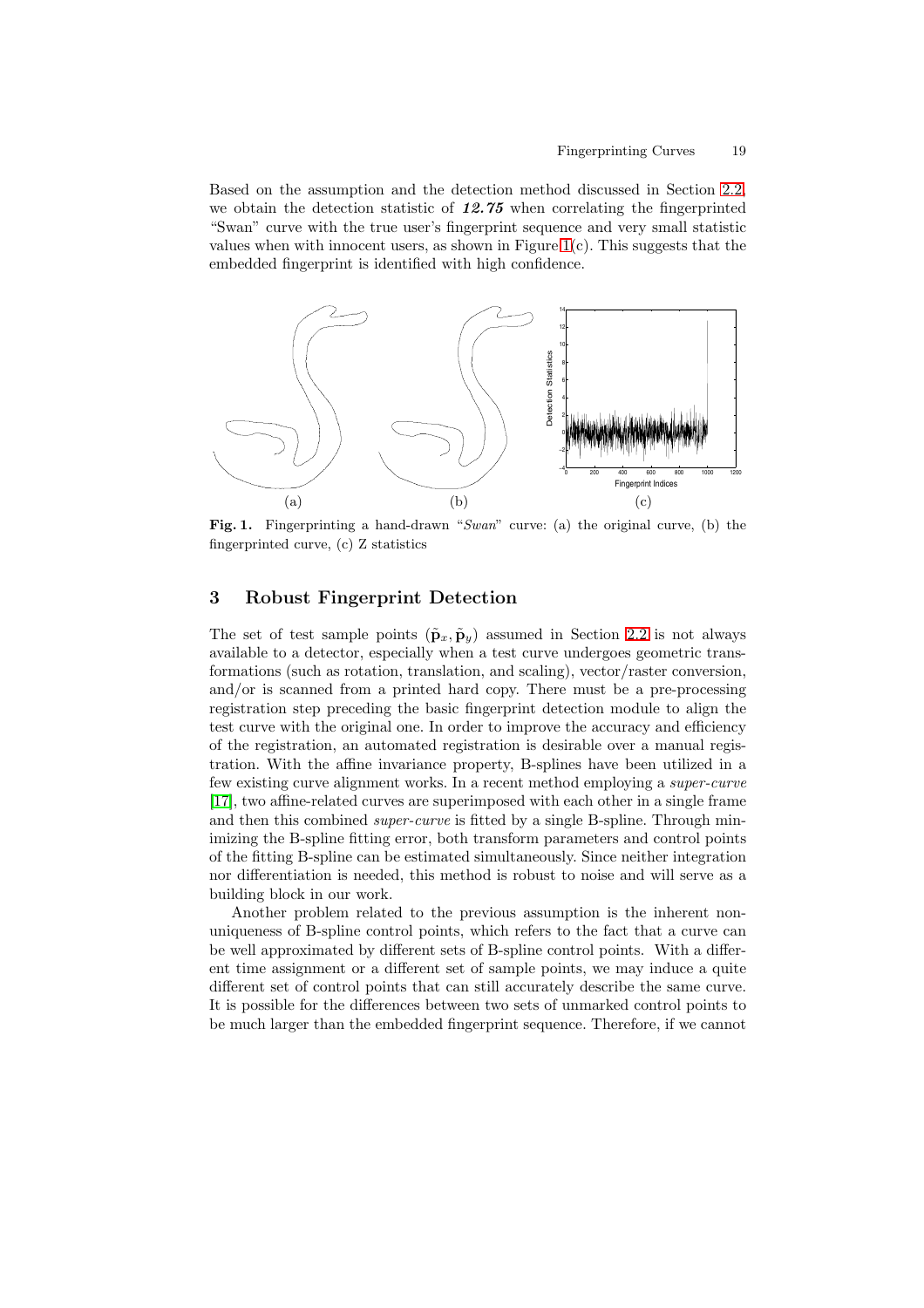find from a test curve a set of control points corresponding to the one used in the embedding, we may not be able to detect the fingerprint sequence. Considering the one-to-one relationship between sample points (including their time assignments  $\{s_i\}$  and control points, we try to find the set of sample points on a test curve that corresponds to the set of sample points used in the embedding. We shall refer to this problem as the *point correspondence problem*. As we shall see, the non-uniqueness issue of B-spline control points can be addressed through finding the point correspondence.

#### **3.1 Problem Formulation**

We now formulate the curve registration and point correspondence problem in the context of fingerprint detection.

We use "View-I" to refer to the geometric setup of the original unmarked curve and "View-II" the setup of the test curve. Thus we can register the two curves by transforming the test curve from "View-II" to "View-I", or transforming the original curve from "View-I" to "View-II". We focus on registration under the affine transformations, which can represent combinations of scaling, rotation, translation, and shearing. These are common geometric transformations and can well model common scenarios in printing-and-scanning.

We call two points  $(x, y)$  and  $(\tilde{x}, \tilde{y})$  affine related if

$$
\begin{bmatrix} \tilde{x} \\ \tilde{y} \\ 1 \end{bmatrix} = \begin{bmatrix} a_{11} & a_{12} & a_{13} \\ a_{21} & a_{22} & a_{23} \\ 0 & 0 & 1 \end{bmatrix} \begin{bmatrix} x \\ y \\ 1 \end{bmatrix} = \begin{bmatrix} \mathbf{a}_x^T \\ \mathbf{a}_y^T \\ 0 & 0 & 1 \end{bmatrix} \begin{bmatrix} x \\ y \\ 1 \end{bmatrix} = \mathbf{A} \begin{bmatrix} x \\ y \\ 1 \end{bmatrix},
$$
 (8)

where  ${a_{ij}}$  are parameters representing the collective effect of scaling, rotation, translation, and shearing. These transform parameters can be represented by two column vectors  $\mathbf{a}_x = [a_{11} \ a_{12} \ a_{13}]^T$  and  $\mathbf{a}_y = [a_{21} \ a_{22} \ a_{23}]^T$  or by a single matrix **A**. Similarly, the inverse transformation can be represented by

$$
\begin{bmatrix} x \\ y \\ 1 \end{bmatrix} = \mathbf{A}^{-1} \begin{bmatrix} \tilde{x} \\ \tilde{y} \\ 1 \end{bmatrix} \stackrel{\triangle}{=} \begin{bmatrix} \mathbf{g}_x^T \\ \mathbf{g}_y^T \\ 0 \quad 0 \quad 1 \end{bmatrix} \begin{bmatrix} \tilde{x} \\ \tilde{y} \\ 1 \end{bmatrix}
$$
(9)

The original curve available to the detector in fingerprinting applications can be a raster curve or a vector curve. The detector also knows the original set of sample points  $(\mathbf{p}_x, \mathbf{p}_y)$  that is used for estimating the set of control points upon which spread spectrum embedding is to be applied. In addition to possible affine transformations between the original and the test curve, the correct point correspondence information may not always be available, i.e., the set of test sample points  $(\tilde{\mathbf{p}}_x, \tilde{\mathbf{p}}_y)$  assumed in Section [2.2](#page-4-0) is absent. This is especially the case after a fingerprinted curve goes through vector-raster conversions and/or printing-and-scanning. Under this situation, not only transform parameters for the curve alignment but also the point correspondence must be estimated in order to locate the fingerprinted control points successfully. The test curve can be a vector curve with sampled curve points  $(\tilde{\mathbf{v}}_x, \tilde{\mathbf{v}}_y)$  or a raster curve with pixel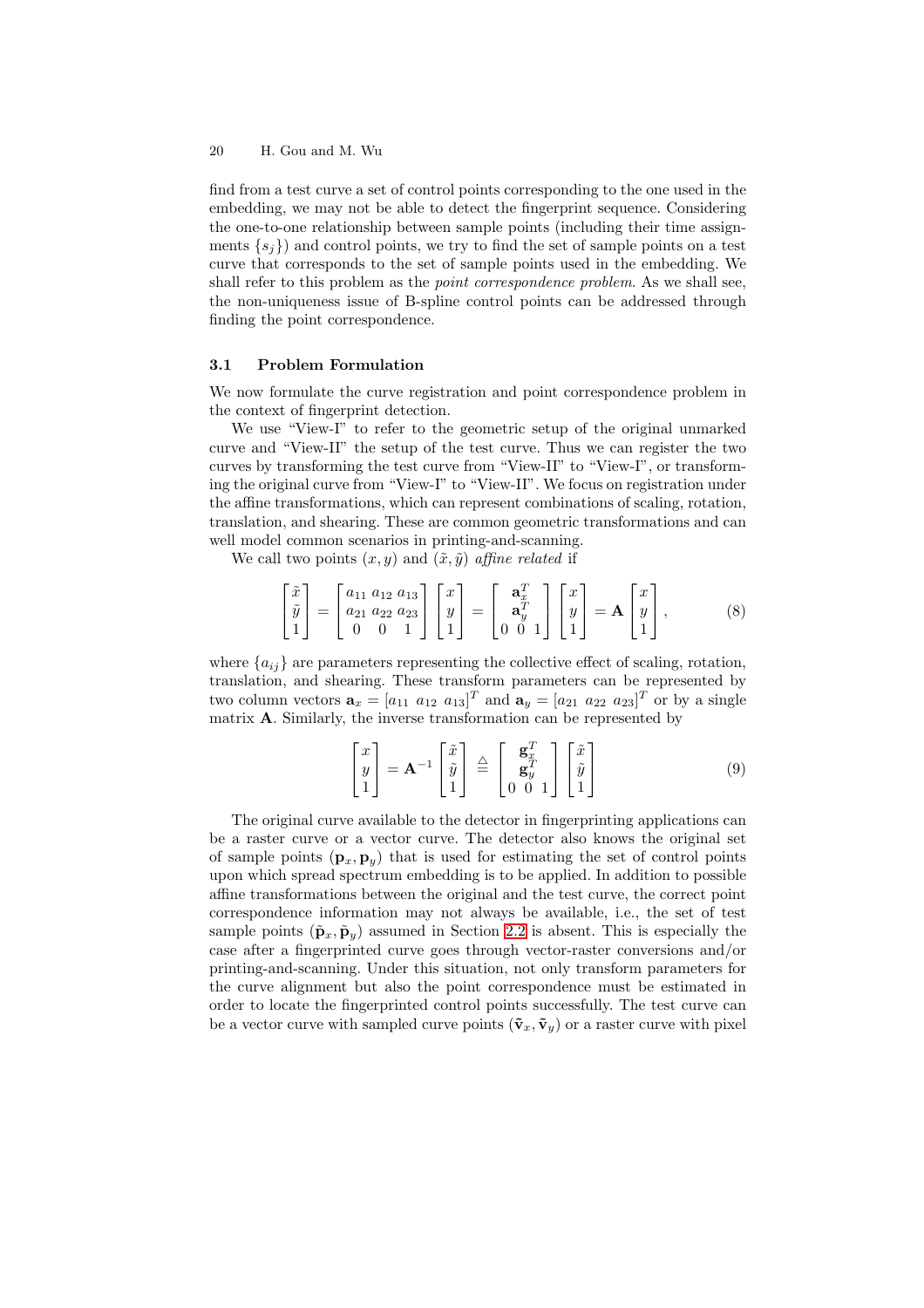coordinates  $(\tilde{\mathbf{r}}_x, \tilde{\mathbf{r}}_y)$ . As a vector curve can be rendered as a raster curve through interpolation, we consider that the original and the test curve are represented in raster format and formulate the problem as:

Given an original raster curve with a set of sample points  $(\mathbf{p}_x, \mathbf{p}_y)$  and a test raster curve  $(\tilde{\mathbf{r}}_x, \tilde{\mathbf{r}}_y)$ , we register the test curve with the original curve and extract the control points of the test curve. Both transform parameters  $(\mathbf{a}_x, \mathbf{a}_y)$ (or equivalently  $(\mathbf{g}_x, \mathbf{g}_y)$ ) and a set of sample points on the test curve  $(\mathbf{\tilde{p}}_x, \mathbf{\tilde{p}}_y)$ corresponding to the one used in the fingerprint embedding must be found from the test raster curve.

### **3.2 Iterative Alignment-Minimization (IAM) Algorithm**

To align the test curve with the original curve and in the mean time identify the point correspondence of the sample points, we develop an Iterative Alignment-Minimization (IAM) algorithm. The IAM algorithm is an iterative algorithm consisting of three main steps. We first obtain an initial estimation of the test sample points. With the estimated point correspondence, we then perform "super" curve alignment to estimate both the transform parameters and the control points of the test curve. With the estimated transform parameters, we refine the estimation of point correspondence through a nearest-neighbor rule.

Step-1 Initial Estimation of Sample Points on the Test Curve: We initialize the sample points  $(\tilde{\mathbf{p}}_x^{(1)}, \tilde{\mathbf{p}}_y^{(1)})$  on the test curve using the following simple estimator. Let  $N$  and  $\tilde{N}$  be the number of points on the original raster curve and on the test raster curve, respectively. From the known indices of the original curve's  $m + 1$  sample points  $J = [j_0, j_1, j_2, \ldots, j_m]$ , where  $j_0 < j_1 < j_2 < \ldots < j_m$  are integers ranging from 0 to  $N-1$ , we can estimate indices of the test curve's  $m+1$  sample points by  $\tilde{\mathbf{J}} = round\left(\frac{\tilde{N}-1}{N-1} \cdot \mathbf{J}\right)$ . Using this estimated index vector **J**, we can identify the corresponding sample points from the test curve and take them as the initial estimate.

Step-2 Curve Alignment with the Estimated Sample Points: Given the estimated point correspondence and the corresponding sample points  $(\tilde{\mathbf{p}}_x^{(i)}, \tilde{\mathbf{p}}_y^{(i)})$  for the test curve in the  $i^{th}$  iteration, we apply the curve alignment method in [\[17\]](#page-15-0) to estimate the transform parameters and the control points of the test curve. More specifically, let the transform parameters from View-I (the original curve) to View-II (the test curve) be  $(\mathbf{a}_x^{(i)}, \mathbf{a}_y^{(i)})$ . The sample points on the test curve can be transformed back to View-I by  $(\mathbf{g}_x^{(i)}, \mathbf{g}_y^{(i)})$ . We then fit these transformed test sample points as well as the original sample points with a single B-spline curve (referred to as a "super-curve" in [\[17\]](#page-15-0)) and search for both the transform parameters  $(\hat{\mathbf{g}}_x^{(i)}, \hat{\mathbf{g}}_y^{(i)})$  and the B-spline control points  $(\hat{\mathbf{c}}_x^{(i)}, \hat{\mathbf{c}}_y^{(i)})$  to minimize the fitting error

$$
f(\hat{\mathbf{c}}_x^{(i)}, \hat{\mathbf{c}}_y^{(i)}, \hat{\mathbf{g}}_x^{(i)}, \hat{\mathbf{g}}_y^{(i)}) = \left\| \begin{bmatrix} \mathbf{B} \\ \mathbf{B} \end{bmatrix} \hat{\mathbf{c}}_x^{(i)} - \begin{bmatrix} \mathbf{p}_x \\ \tilde{\mathbf{p}}^{(i)} \hat{\mathbf{g}}_x^{(i)} \end{bmatrix} \right\|^2 + \left\| \begin{bmatrix} \mathbf{B} \\ \mathbf{B} \end{bmatrix} \hat{\mathbf{c}}_y^{(i)} - \begin{bmatrix} \mathbf{p}_y \\ \tilde{\mathbf{p}}^{(i)} \hat{\mathbf{g}}_y^{(i)} \end{bmatrix} \right\|^2, (10)
$$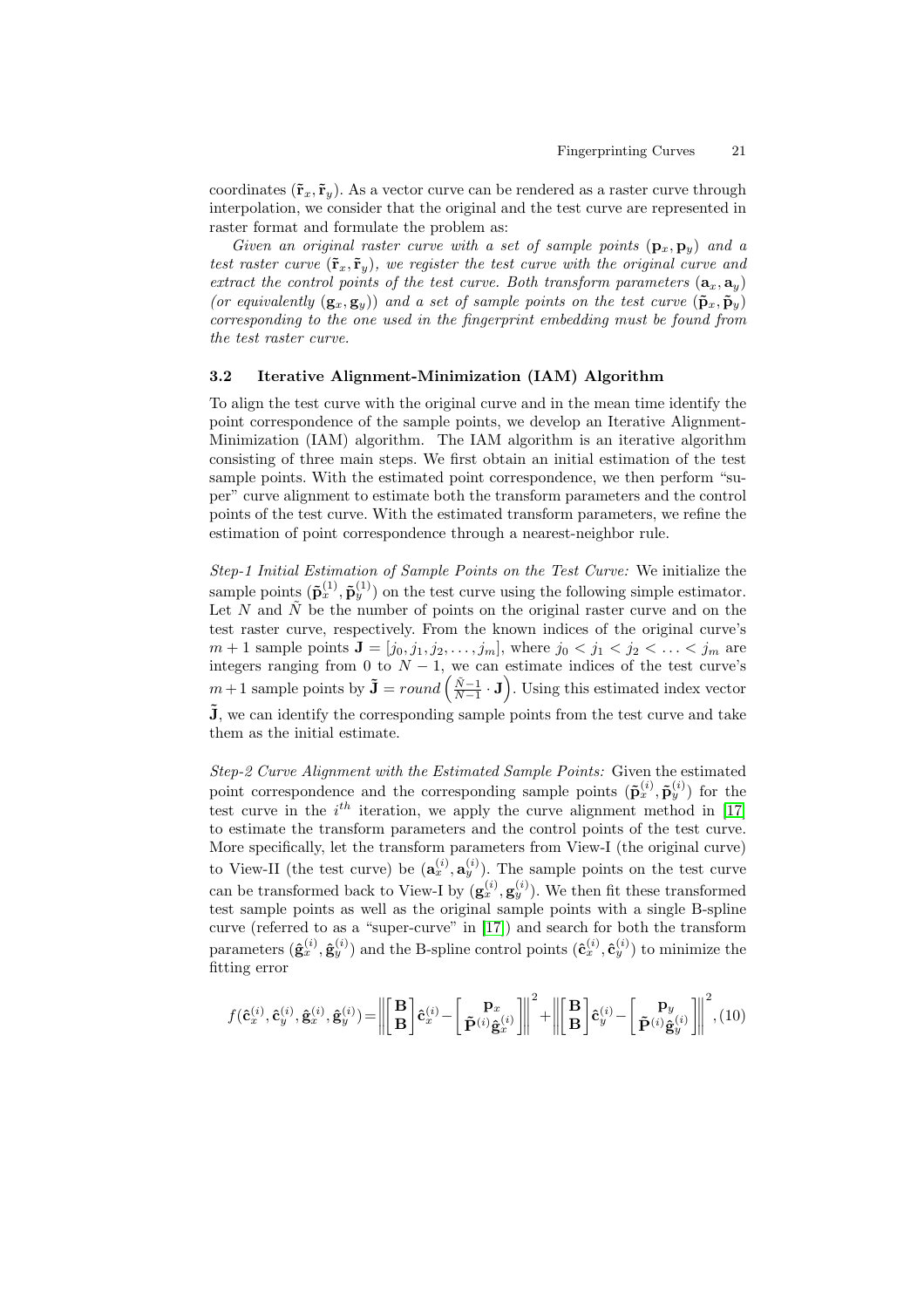where  $\tilde{\mathbf{P}}^{(i)} \triangleq [\tilde{\mathbf{p}}_x^{(i)} \quad \tilde{\mathbf{p}}_y^{(i)} \quad 1]$  and **1** is a column vector with all 1's. The partial derivatives of the fitting error function with respect to  $\hat{\mathbf{g}}_x^{(i)}$ ,  $\hat{\mathbf{g}}_y^{(i)}$ ,  $\hat{\mathbf{c}}_x^{(i)}$ , and  $\hat{\mathbf{c}}_y^{(i)}$ being zero is the necessary condition for the solution to this optimization problem. Thus we obtain an estimate of the transform parameters and the B-spline control points as:

$$
\begin{cases}\n\hat{\mathbf{g}}_{x}^{(i)} = \mathbf{C}^{(i)} \mathbf{D}^{(i)} \mathbf{p}_{x}, & \hat{\mathbf{g}}_{y}^{(i)} = \mathbf{C}^{(i)} \mathbf{D}^{(i)} \mathbf{p}_{y}, \\
\hat{\mathbf{c}}_{x}^{(i)} = \mathbf{D}^{(i)} \mathbf{p}_{x}, & \hat{\mathbf{c}}_{y}^{(i)} = \mathbf{D}^{(i)} \mathbf{p}_{y} \\
\mathbf{C}^{(i)} \stackrel{\triangle}{=} \left(\tilde{\mathbf{P}}^{(i)T} \tilde{\mathbf{P}}^{(i)}\right)^{\dagger} \tilde{\mathbf{P}}^{(i)T} \mathbf{B} \\
\mathbf{D}^{(i)} \stackrel{\triangle}{=} \left(2\mathbf{B}^{T} \mathbf{B} - \mathbf{B}^{T} \tilde{\mathbf{P}}^{(i)} \mathbf{C}^{(i)}\right)^{\dagger} \mathbf{B}_{0}^{T}.\n\end{cases}
$$
\n(11)

The estimated control points  $(\hat{\mathbf{c}}_x^{(i)}, \hat{\mathbf{c}}_y^{(i)})$  can then be used to estimate the embedded fingerprint sequence and further compute the detection statistic  $Z^{(i)}$ , as described in Section [2.2.](#page-4-0)

Step-3 Refinement of Sample Point Estimation on the Test Curve: Given the  $\text{estimated transform parameters } (\hat{\mathbf{g}}_x^{(i)}, \hat{\mathbf{g}}_y^{(i)}), \text{ we align the test raster curve } (\tilde{\mathbf{r}}_x, \tilde{\mathbf{r}}_y)$ with the original curve by transforming it to View-I. As the fingerprinted sample points  $(\mathbf{B}(\mathbf{c}_x + \alpha \mathbf{w}_x), \mathbf{B}(\mathbf{c}_y + \alpha \mathbf{w}_y))$  are located at the neighborhood of their corresponding unmarked version  $(\mathbf{Bc}_x, \mathbf{Bc}_y)$ , we apply a *nearest neighbor* rule to get a refined estimation of the test curve's sample points. More specifically, for each point of  $(\mathbf{Bc}_x, \mathbf{Bc}_y)$ , we find its closest point from the aligned test raster curve and then denote the collection of these closest points as  $(\tilde{\mathbf{p}}_{x,I}^{(i+1)}, \tilde{\mathbf{p}}_{y,I}^{(i+1)})$ . These nearest neighbors form refined estimates of the test sample points in View-I and are then transformed with parameters  $(\hat{\mathbf{a}}_x^{(i)}, \hat{\mathbf{a}}_y^{(i)})$  back to View-II as new estimates of the test sample points:

$$
\begin{cases}\n\tilde{\mathbf{p}}_x^{(i+1)} = \begin{bmatrix}\n\tilde{\mathbf{p}}_{x,I}^{(i+1)} & \tilde{\mathbf{p}}_{y,I}^{(i+1)} & 1\n\end{bmatrix}\n\tilde{\mathbf{a}}_x^{(i)} \\
\tilde{\mathbf{p}}_y^{(i+1)} = \begin{bmatrix}\n\tilde{\mathbf{p}}_{x,I}^{(i+1)} & \tilde{\mathbf{p}}_{y,I}^{(i+1)} & 1\n\end{bmatrix}\n\tilde{\mathbf{a}}_y^{(i)}\n\end{cases} (12)
$$

After this update, we increase  $i$  and go back to Step-2. The iteration will continue until convergence or for an empirically determined number of times. A total of 15 rounds of iterations are used in our experiments.

#### **3.3 Detection Example and Robustness Analysis**

We present a detection example employing the proposed IAM algorithm on a curve taken from a topographic map. Shown in Figure  $2(a)$  are the original curve and a fingerprinted curve undergone vector-raster conversion and some geometric transformations. After the vector-raster conversion, the point correspondence is no longer directly available from the curve representation and therefore our proposed IAM algorithm is desirable. The estimated sample points for the test curve after one iteration and 15 iterations are shown in Figure [2\(](#page-10-0)b) and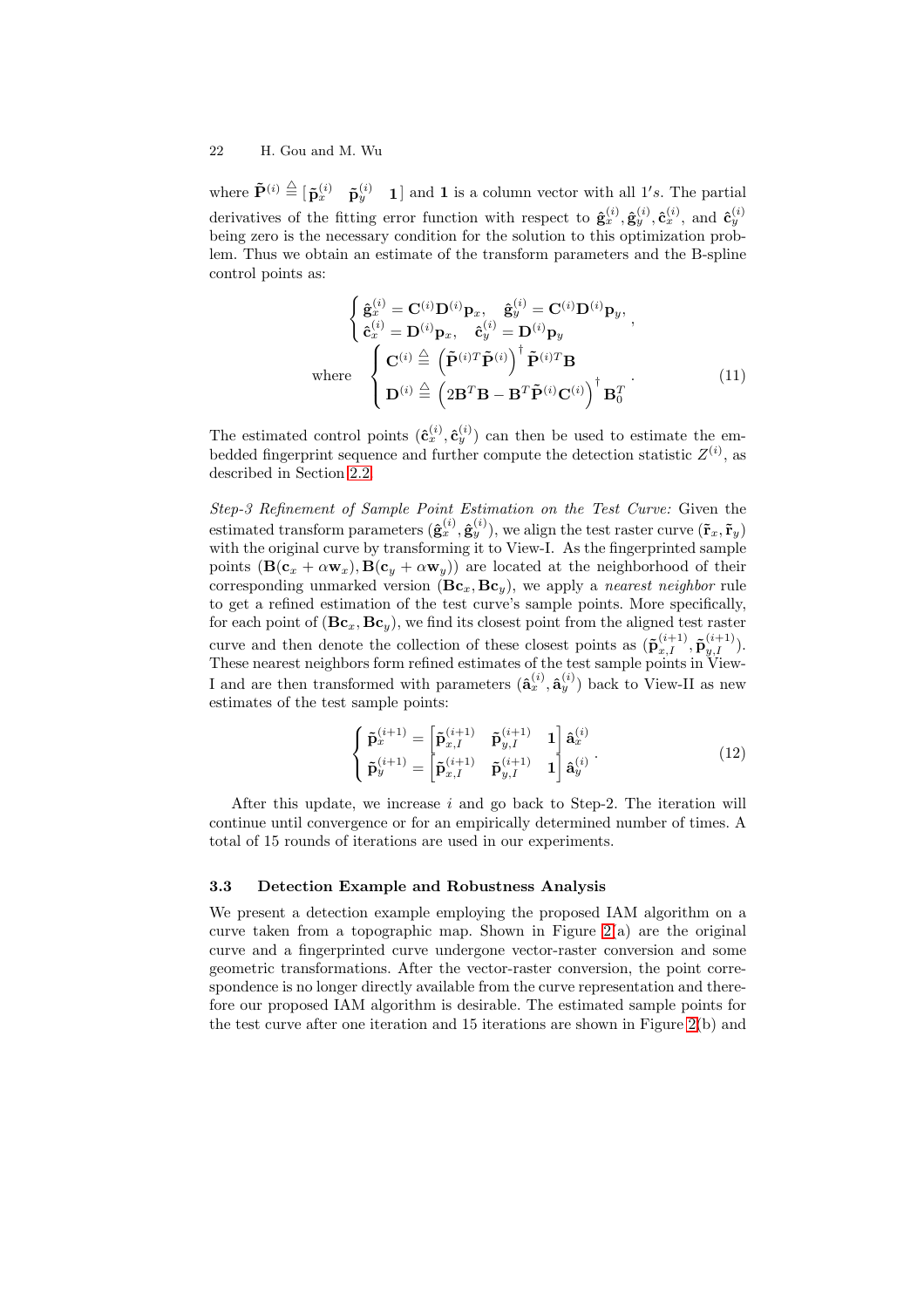<span id="page-10-0"></span>Figure 2(c), respectively. We can see that the initial estimates deviate from the true values by a non-trivial amount, while after 15 iterations the estimated values converge to the true values. We plot the six estimated transform parameters for each iteration in Figure 2(d), which shows an accurate registration by the proposed IAM algorithm. Upon convergence, we utilize the estimated control points  $(\hat{\mathbf{c}}_x^{(i)}, \hat{\mathbf{c}}_y^{(i)})$  and arrive at a high fingerprint detection statistic value as shown in Figure 2(e). This suggests the positive identification of the correct fingerprint by using the proposed IAM algorithm.



**Fig. 2.** Detection example using the IAM algorithm: a) the original and the test raster curve; b) estimated sample points after 1 iteration; c) estimated sample points after 15 iterations; d) estimated transform parameters; e) fingerprint detection statistic

The above example shows that through the IAM algorithm, we can register the test curve with the original unmarked curve and extract the fingerprinted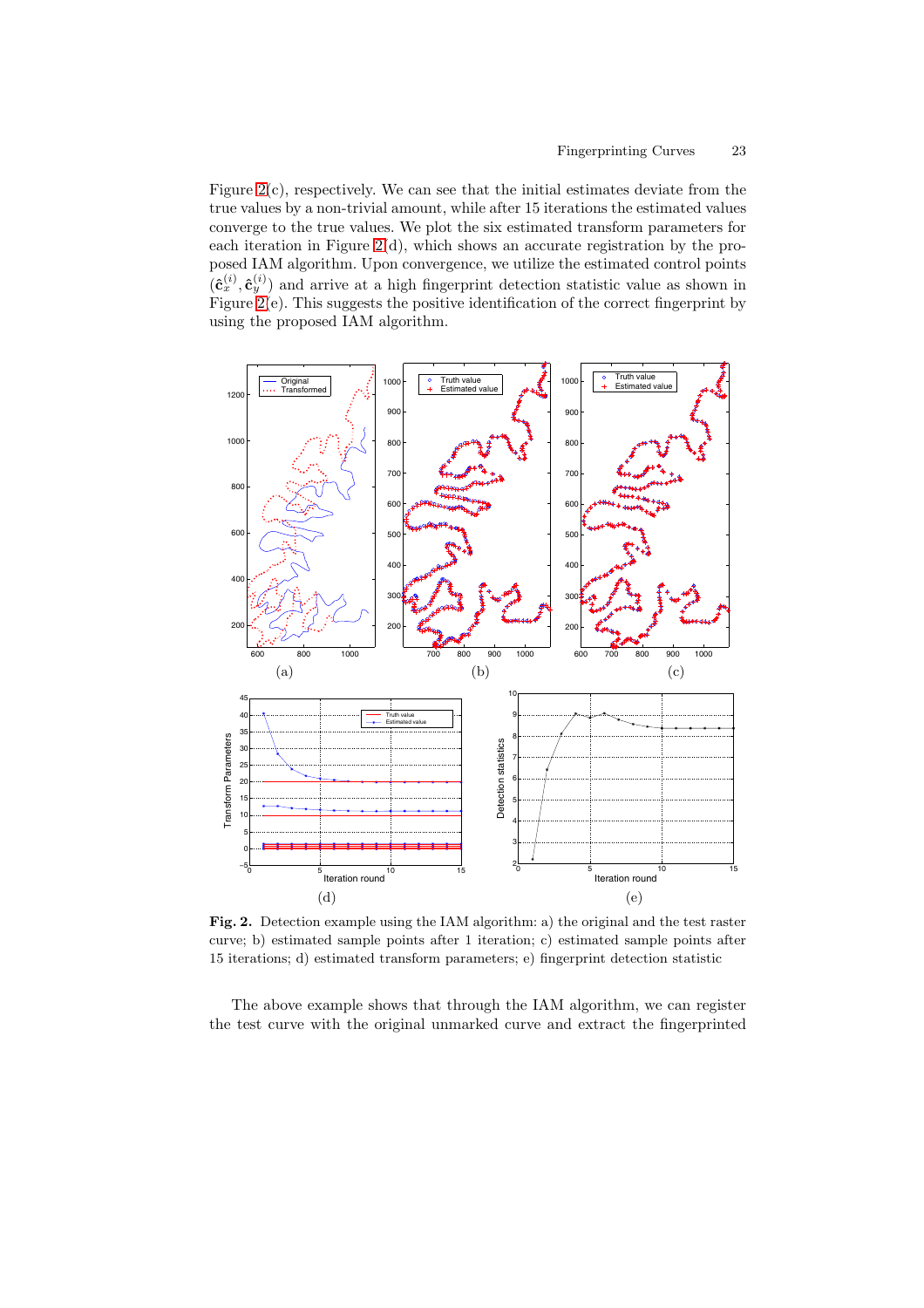<span id="page-11-0"></span>control points with high accuracy. With good estimation of affine transform parameters, our data embedding method for curves is resilient to combinations of scaling, rotation, translation, and shearing. The explicit estimation of point correspondence also provides resilience against the vector-raster conversion. With the robustness resulting from spread spectrum embedding in B-spline control points and the IAM algorithm, our curve fingerprinting approach can resist a number of challenging attacks and distortions. The next section will provide further demonstration.

### **4 Experimental Results for Map Fingerprinting**

We now present experimental results of our curve fingerprinting approach in the context of tracing and tracking the topographic map, which provides a twodimensional representation of the earth's three-dimensional surface. Vertical elevation is shown with contour lines (also known as level lines) to represent the earth's surfaces that are of equal altitude. Contour lines in topographic maps often exhibit a considerable amount of variations and irregularity, prompting the need of non-uniform sampling of curve points in the parametric modelling of the contours. In our experiments, the original map is stored in vector format. A set of discrete, non-uniformly vector points is defined for each contour line and used as sample points in our tests for estimating control points.

**Fingerprinted Topographic Maps.** A 1100  $\times$  1100 topographic vector map obtained from http://www.ablesw.com is used in our experiment. Starting with the original map shown in Figure  $3(a)$ , we mark nine curves that are sufficiently long. A total of 1331 control points are used to carry the fingerprint. We overlay in Figure [3\(](#page-12-0)b) these nine original and marked curves using solid lines and dotted lines, respectively. To help illustrate the fidelity of our method, we enlarge a portion of the overlaid image in Figure  $3(c)$ . We can see that the fingerprinted map preserves the geospatial information in the original map up to a high precision. The perturbation can be adapted to be compliant with cartographic industry standards and/or the need of specific applications.

**Resilience to Collusion and Printing-and-Scanning.** To show the robustness of our approach against the combinational attack of collusion and printingand-scanning, we first generate a colluded map by averaging coordinates of the control points from four users' fingerprinted maps, then render it and print it out using a HP laser printer, and finally scan back as a binary image by a Canon scanner with 360dpi resolution. Preprocessing before detection includes a thinning operation to extract one-pixel wide skeletons from the scanned curves that are usually several-pixel wide after high resolution scanning. By using the proposed IAM algorithm, we get Z statistics of *7.27, 8.91, 6.15, 8.12* for the four colluders, indicating that the embedded fingerprints from all the four colluders survive this combinational attack thus the sources of leak for this map can be identified. This combinational attack also involves vector-raster conversion and affine transformations, and the result shows the resilience of our method to them.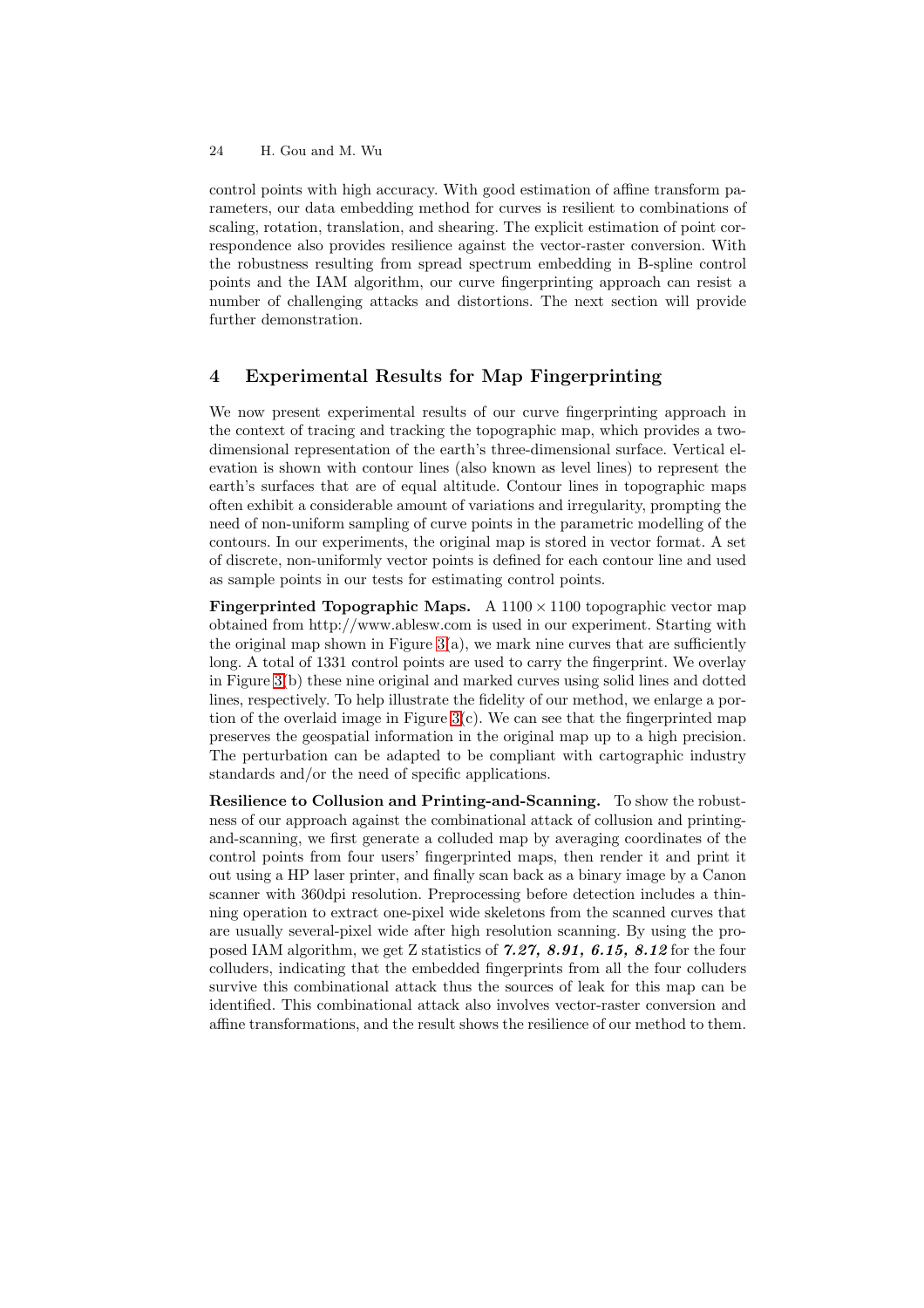<span id="page-12-0"></span>

Fig. 3. Fingerprinting topographic maps: (a) original map, (b) original and fingerprinted curves overlaid with each other; (c) a zoomed-in view of (b)

**Resilience to Point Deletion in Vector and Raster Maps.** As traitor tracing applications usually involve adversaries who have strong incentives to remove the fingerprints, attackers may delete a certain number of points from a fingerprinted vector/raster map while keeping similar shapes of its contour lines. For a fingerprinted vector map, 20% points are randomly chosen and removed from each fingerprinted curve, while in a fingerprinted raster map 70% points are randomly chosen and removed. As the point correspondence is corrupted by the point deletion, we first construct a raster map from the remaining points by linear interpolation and then apply our IAM algorithm. The detection statistics for these two cases are *11.40* and *15.61*, respectively. Thus the embedded fingerprints survive point deletion applied to both vector maps and raster maps.

## **5Extension to Fingerprinting 3D Geospatial Data**

In addition to 2D topographic maps, geospatial data are often acquired and archived as a 3D data set, which includes a set of spatial locations and their height information. The 3D geospatial data can be represented both as 3D surface and as 2D contours. An example of Monterey Bay region is shown in Figure [4,](#page-13-0) where the 3D oceanfloor depth data obtained from the U.S. National Geophys-ical Data Center (NGDC) [\[18\]](#page-15-0) are rendered in Figure  $4(a)$ , and the corresponding 2D topographic map is shown in Figure [4\(](#page-13-0)b). Since the same geospatial data set can be represented using different dimensionalities, we explore in this section such fingerprinting method that can allow the fingerprints to be detected from both the 3D data set and the 2D representation, whichever readily available to the detector. This can be achieved by extending our proposed fingerprinting method for curves.

Our basic idea of fingerprinting 3D elevation data is as follows. Given a set of 3D elevation data, we first extract its 2D contours and then embed a watermark into these contour curves using the method presented earlier in this paper. From the original 3D elevation data set and the marked 2D contours, we construct a marked 3D elevation data set. The new issues to be addressed here are how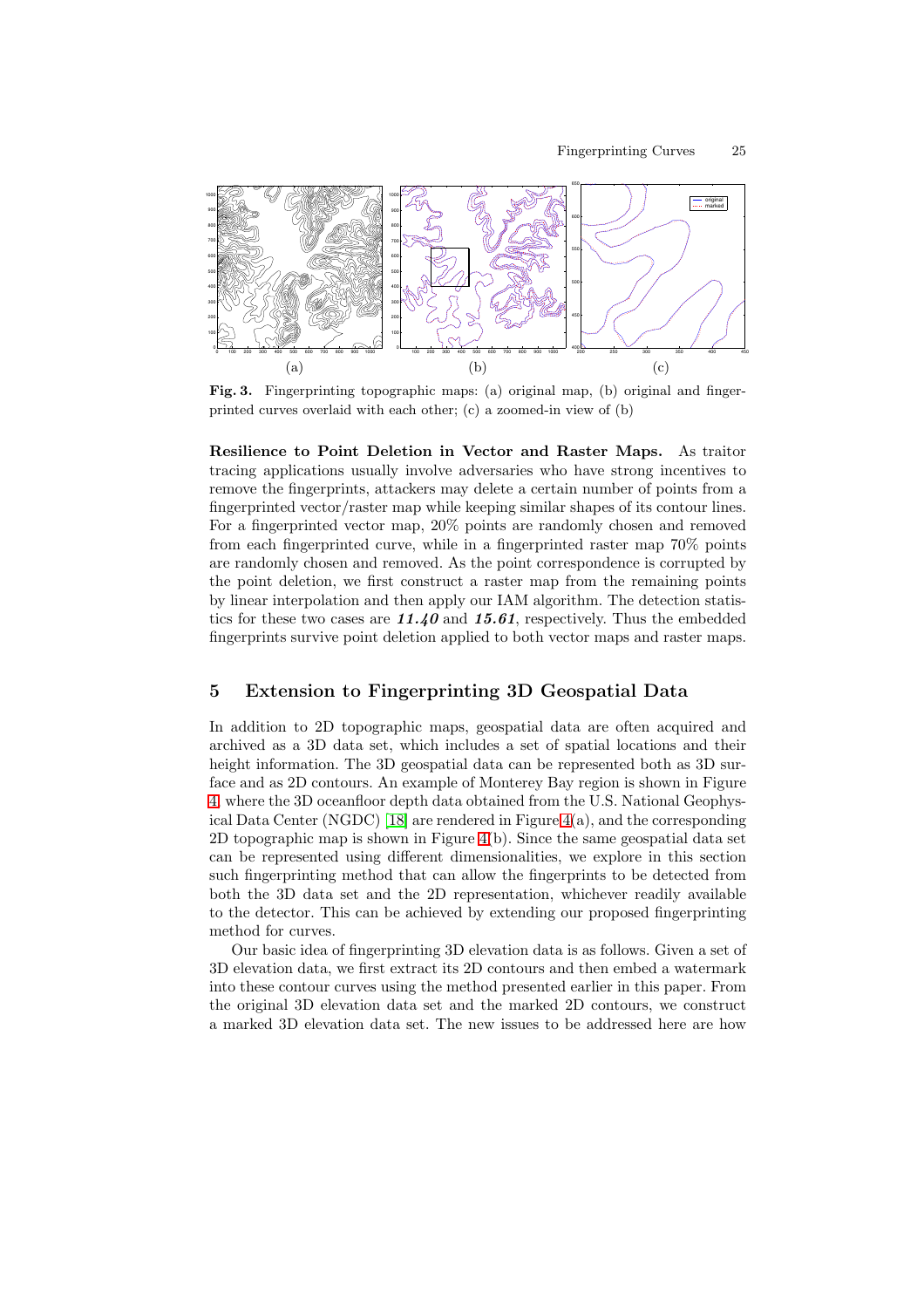<span id="page-13-0"></span>

**Fig. 4.** Elevation map: (a) a 3D geospatial data set, (b) the corresponding 2D contours

to perform 2D contour extraction from a 3D data set and how to construct a marked 3D elevation data set from marked 2D contours.

The 2D contour extraction starts from performing a planar cut of the elevation data set at a selected height and then a binary map can be generated by assigning  $1's$  to locations of height greater than the given height and  $0's$  to the other locations. We apply a robust edge detector, such as the Canny method, to the binary map to obtain a raster representation of the contour of the given height. Using the contour following algorithm in [\[16\]](#page-15-0), we traverse this raster contour and obtain a vector representation. Non-uniform sampling is employed to acquire more samples for segments with substantial variations in curvature and fewer in flat areas. Finally, we use the least-squares approach to estimate the B-spline control points of the contour.

When constructing a marked 3D data set, we need to generate a set of 3D elevation data under application-specific constraints, including preserving the geospatial meanings and ensuring the marked 2D contours can be estimated from the marked 3D data set with high accuracy. We recall that in the embedding stage, each original 2D contour is generated from a binary image with  $1's$  in locations of height greater than the contour height and  $0's$  in other locations. As the marked 2D contour represents a slightly different partition, we need to modify the height values of the 3D data set for locations around the marked contour so that the 2D contour generated from this new 3D data set is the same as the marked 2D contour. To accomplish this, we search for the locations that have higher elevation in the marked 2D contour map than in the original one, and modify their height in the 3D data set to be slightly higher. Similar adjustment is made to the locations with lower elevation in the marked 2D contour map than before.

To extract fingerprint from a 3D elevation data set, we perform some basic alignment if necessary. Using the same contour extraction approach as in the embedding, we then extract from the 3D data set the 2D contours for the same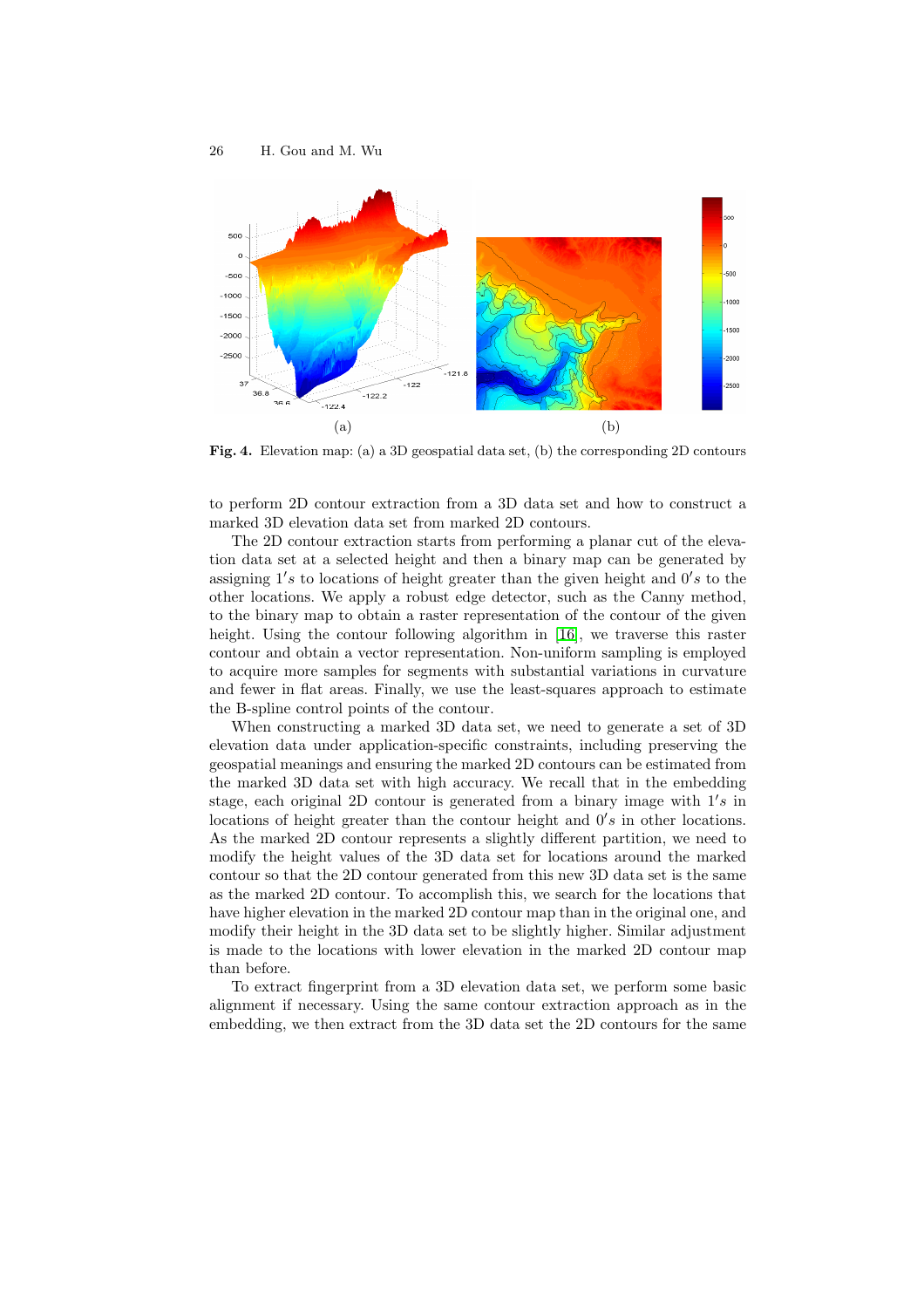<span id="page-14-0"></span>elevations as selected in the embedding. Since the extracted contours are in raster format, we can apply the IAM algorithm as discussed earlier in Section [3](#page-6-0) to extract the embedded fingerprint.

We apply the proposed fingerprinting method to the Monterey Bay data set of Figure [4\(](#page-13-0)a). We hide a fingerprint sequence in three 2D contours of height -100, -400, and -700, respectively. A total of 484 control points are used for carrying the fingerprint. To detect fingerprint, we extract the three 2D contours for the above heights from the fingerprinted 3D data set and obtain a Z detection statistic of *8.02* through the proposed IAM algorithm. This suggests a successful fingerprint detection from these three elevation levels.

# **6 Conclusions**

In this paper, we have presented a new data hiding algorithm for curves by parameterizing a curve using the B-spline model and adding spread spectrum sequences to curve parameters. In conjunction with the basic embedding and detection techniques, we have proposed an iterative alignment-minimization algorithm to allow for robust fingerprint detection under unknown geometric transformations and in absence of explicit point correspondence. We have demonstrated the fidelity of our method as well as its robustness against collusion, affine transformations, vector-raster conversion, printing-and-scanning, and their combinations. Our work has shown the feasibility of the proposed algorithm in fingerprinting applications for tracing and tracking topographic maps as well as writings/drawings from pen-based inputs. We have also extended our curve watermarking method from protecting 2D topographic maps to 3D elevation data sets. The protection of all of these documents has increasing importance to the emerging digital operations in government, military, intelligence, and commerce.

#### **References**

- 1. Wu, M., Trappe, W., Wang, Z., Liu, K.J.R.: Collusion resistant fingerprinting for multimedia. IEEE Signal Processing Magazine **21** (2004) 15–27.
- 2. Chang, H., Chen T., Kan K.: Watermarking 2D/3D graphics for copyright protection. Proc. of IEEE ICASSP (2003) 720–723.
- 3. Barni, M., Bartolini, F., Piva, A., Salucco, F.: Robust watermarking of cartographic images. EURASIP Journal on Applied Signal Processing **2** (2002) 197–208.
- 4. Solachidis, V., Pitas, I.: Watermarking polygonal lines using fourier descriptors. IEEE Computer Graphics and Applications **24** (2004) 44–51.
- 5. Ohbuchi, R., Ueda, H., Endoh, S.: Watermarking 2D vector maps in the meshspectral domain. Proc. of the Shape Modeling International (SMI) (2003).
- 6. Koch, E., Zhao, J.: Embedding robust labels into images for copyright protection. Proc. Int. Congr. Intellectural Property Rights for Specicalized Information, Knowledge and New Technologies (1995).
- 7. Wu, M., Tang, E., Liu, B.: Data hiding in digital binary image. Proc. of IEEE ICME (2000) 393–396.